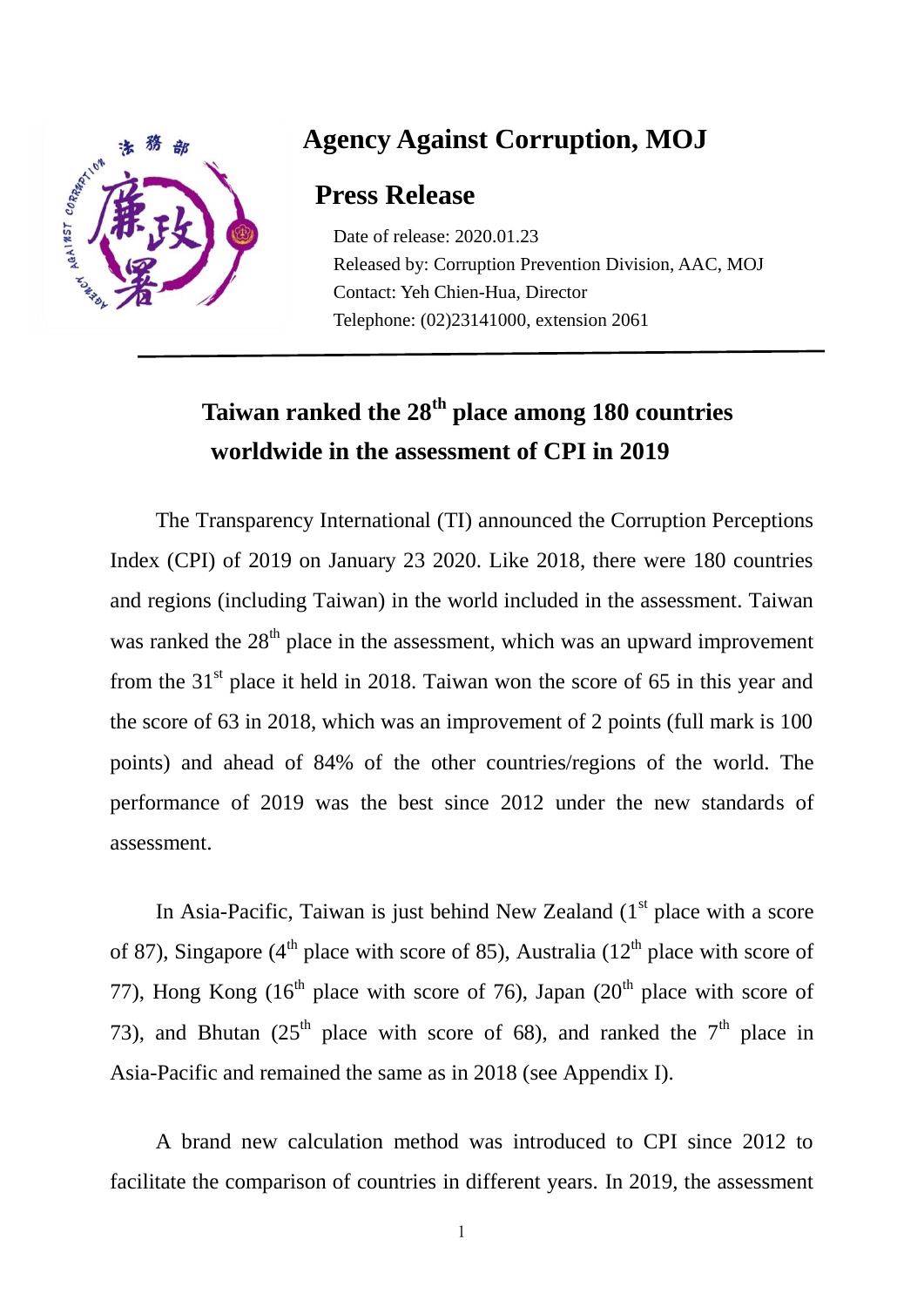of Taiwan was conducted with the use of the research findings from 8 institutions that helped to lay down the foundation for comparison. The institutions and scores adopted are: Global Insight (GI) with a score of 71.02 (a marginal rise of 0.02 from 2018), Economist Intelligence Unit (EIU) with a score of 54.73 (a decline of 0.27 from 2018), International Institute for Management Development (IMD) with a score of 66.82 (a marginal rise of 0.82 from 2018), Political Risk Services (PRS) with a score of 58.55 (a decline of 0.45 from 2018), Bertelsmann Foundation (BF) with a score of 76.73 (a decline of 0.27 from 2018), World Economic Forum (WEF) with a score of 73.44 (a rise of 8.44 from 2018), Political and Economic Risk Consultancy (PERC) with a score of 54.56 (a rise of 3.56 from 2018), and Varieties of Democracies (V-Dem) with a score of 61.52 (a rise of 3.53 from 2018) (Appendix II).

The scoring of the 8 institutions as mentioned indicated improvement in 5 aspects and marginal decline in 3 aspects as compared with last year (the decline was less than 0.5, which is indeed the same in round figures). The scoring of WEF indicated significant improvement with a rise of 8.44 points. The assessment of WEF used a questionnaire survey of the corporate managers with an attempt to understand if there is possible corruption in some countries or regions by funneling public funds into individuals, companies, or organizations, and if enterprises have offered bribes against the law. Taiwan has gained successful achievement in this aspect, which indicated that Taiwan has properly implemented the United Nations Convention Against Corruption and the international review opinions of the country report under the UNCAC framework. It also indicated the effort made in the exchanges between the public and private sectors in assisting the private sector in the development of anti-corruption mechanisms, which is obvious.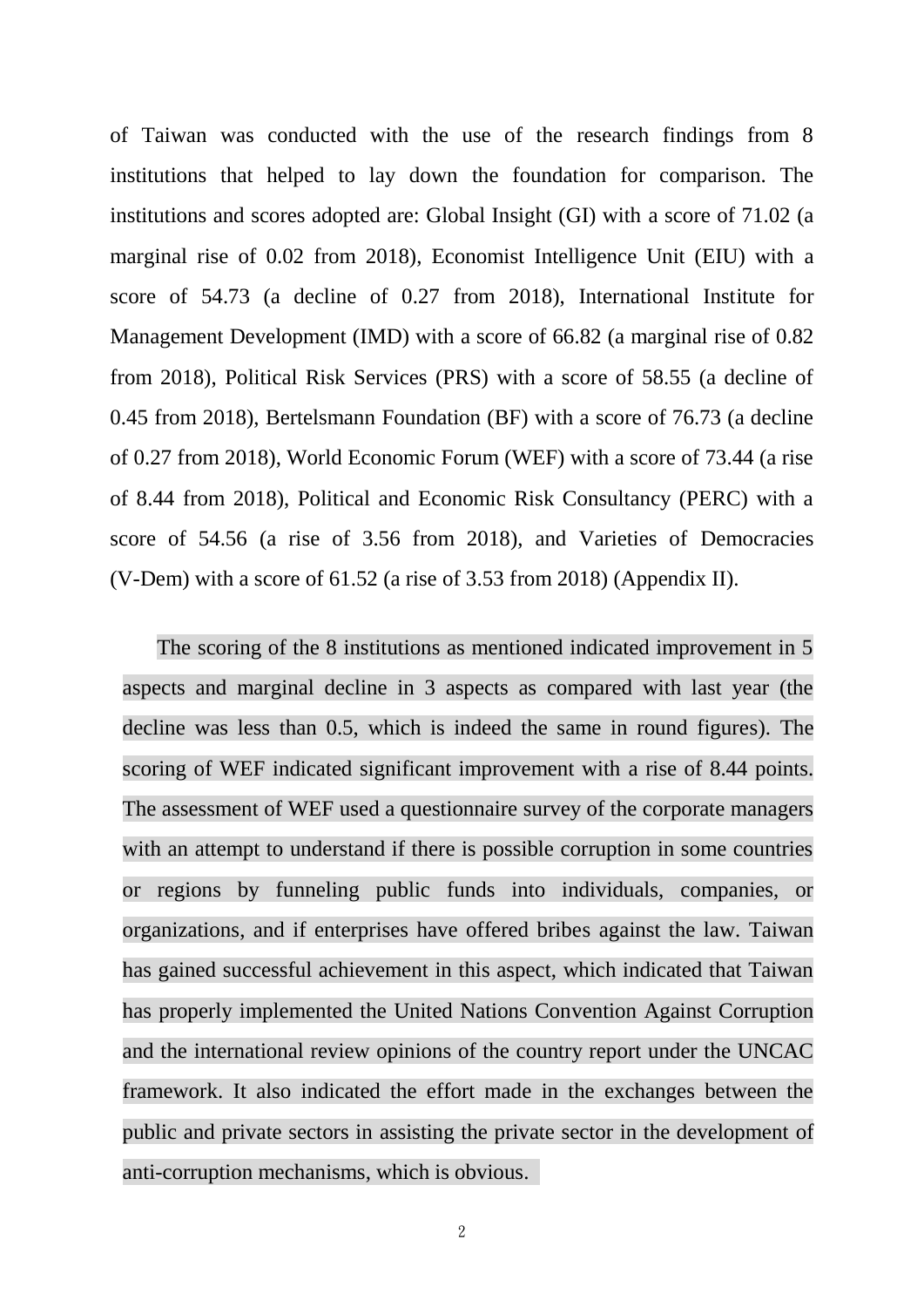CPI is the measurement of TI mainly aimed at the state of corruption and the interactions between the public and private sectors of different countries under subjective impression. For achieving high scores, countries or regions must make an effort to reduce the unfavorable effects of corruption on private enterprises to ward off illicit connection between the government and the business. The government of Taiwan has made ceaseless efforts over the years to set up the eGovernment for encouraging transparency in administrative process so that the public can complete information inquiry and applications for business online. The people could even engage in dialogue with the government so that they could understand the "transparency" and friendliness of the administrative process in public affairs. In addition, an anti-corruption platform has also been advocated for major national public construction projects to encourage transparency in the entire process to exclude the intervention of unjustified interference. This helped to reduce the anxiety of the risk of corruption deriving from major government construction projects. In addition, the Act on the Recusal of Public Servants Due to Conflicts of Interest has also been amended to fortify the mechanism of the recusal from the conflict of interest and the bill for the Whistleblower Protection Act for the protection of public interest was also launched to establish a perfect system for "the protection of the whistle blower," This law encourages the uncovering of illegal activities related to corruption and helps to improve the transparency of the government in anti-corruption for positive feedback from the outside.

Integrity is a form of systemic engineering that requires comprehensive strategy, and could not be accomplished by just one government agency. Indeed, the joint effort and cooperation between the public and private sectors will be necessary. The assessment results of 2019 indicated improvement in Taiwan,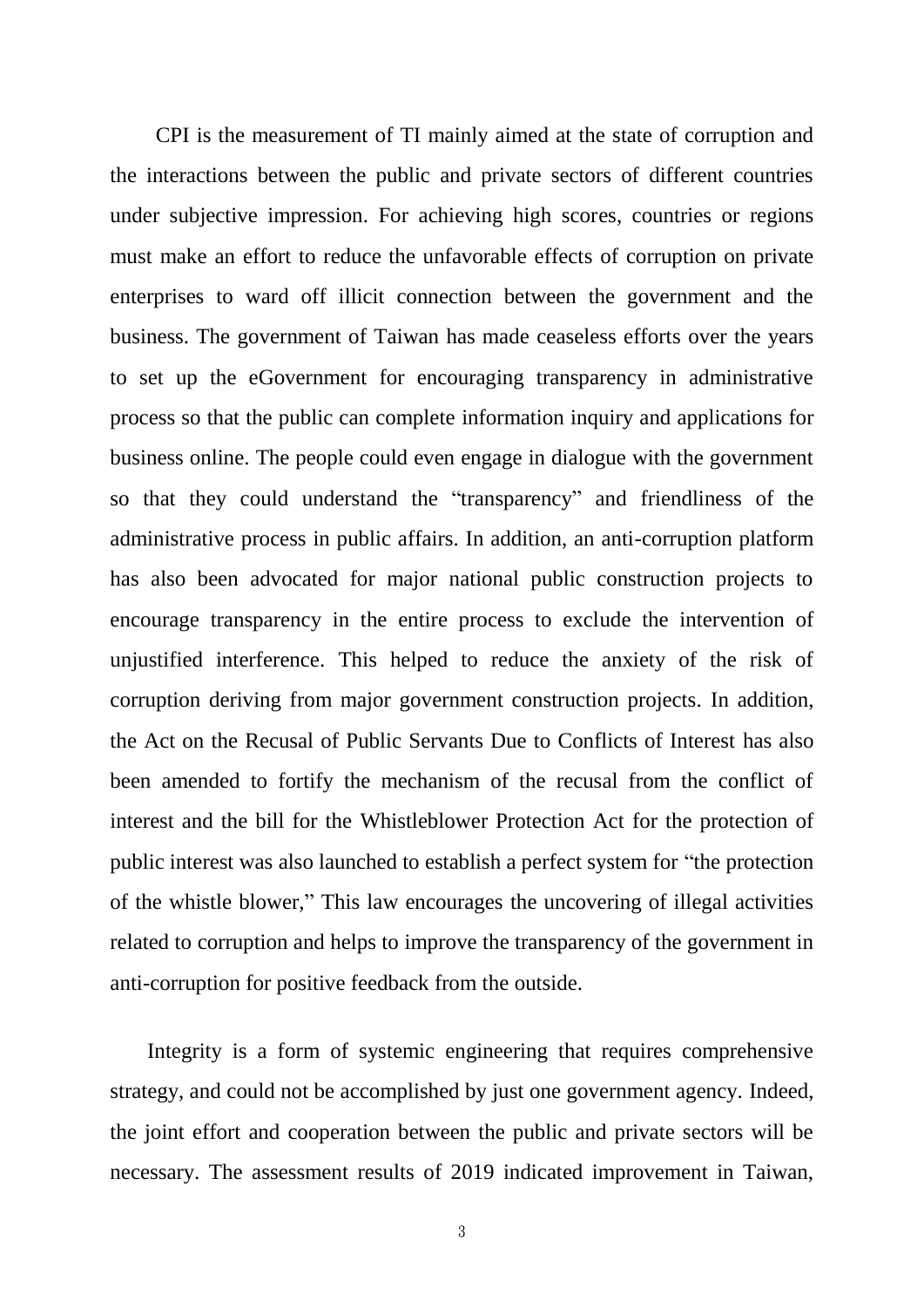which also reflects our effort in aligning with the international community under the UNCAC is a step in the right direction. We will further our efforts to intensify the measures and refine our practices in anti-corruption so that the world could witness the determination of our country in fighting corruption.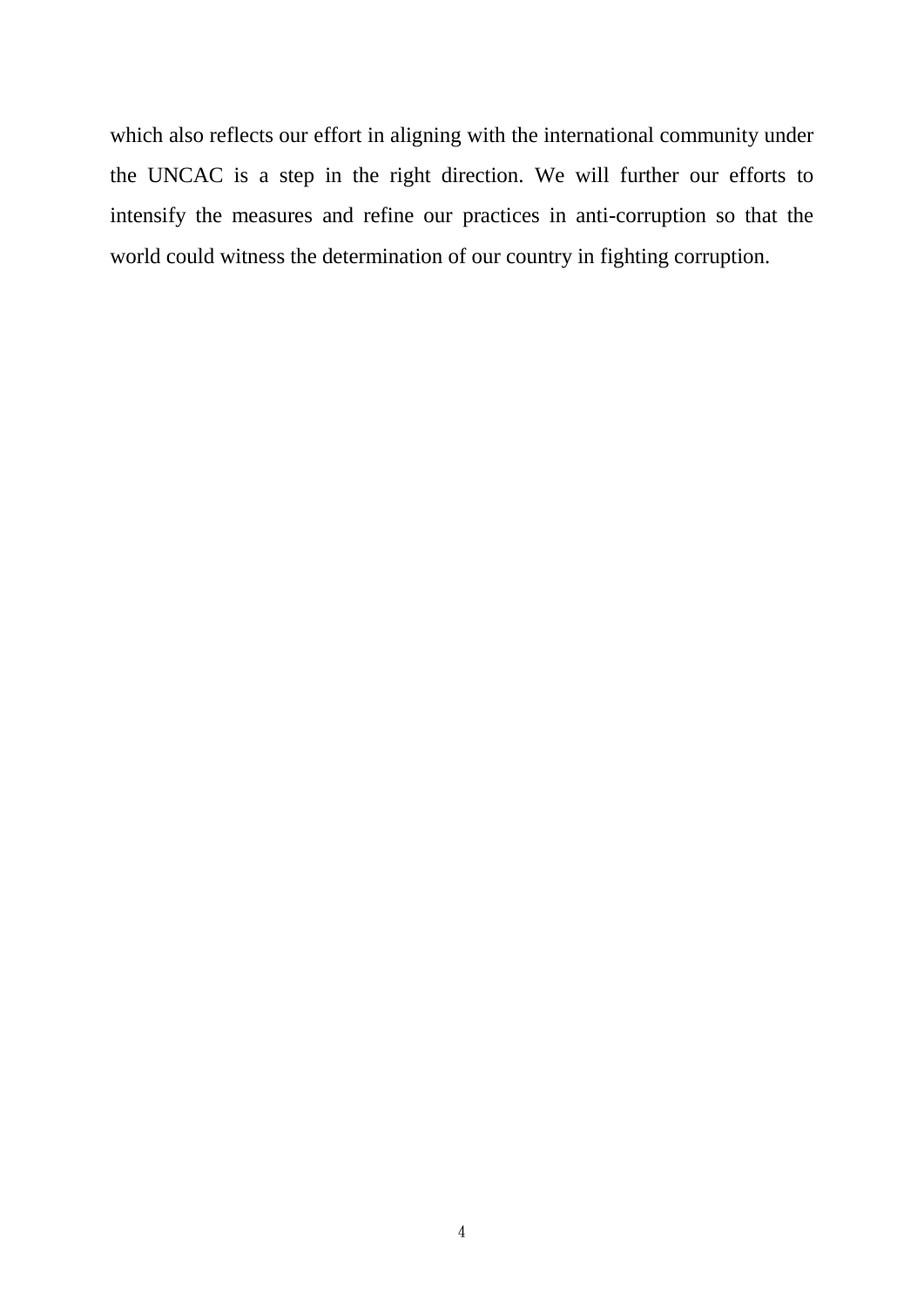#### **Appendix I**

## **Comparison of the scoring and ranking of countries assessed under the Corruption Perception Index (CPI) of Transparency International in 2019 and 2018**

|                          | 2019         |                | 2018         |                | Comparing 2019<br>and 2018 |                | Asia-Packing<br>ranking in |
|--------------------------|--------------|----------------|--------------|----------------|----------------------------|----------------|----------------------------|
| Country, region          | <b>Score</b> | Ranking        | <b>Score</b> | Ranking        | Score                      | Ranking        | 2019                       |
| <b>New Zealand</b>       | 87           | $\mathbf{1}$   | 87           | $\overline{2}$ | $\mathbf 0$                | $\uparrow$ 1   | $\overline{1}$             |
| <b>Denmark</b>           | 87           | $\mathbf{1}$   | 88           | $\mathbf 1$    | $\downarrow$ 1             | $\mathbf{0}$   |                            |
| Finland                  | 86           | 3              | 85           | 3              | $\uparrow$ 1               | $\pmb{0}$      |                            |
| Switzerland              | 85           | 4              | 85           | $\mathfrak{Z}$ | $\bf{0}$                   | $\downarrow$ 1 |                            |
| Singapore                | 85           | $\overline{4}$ | 85           | 3              | $\mathbf{0}$               | $\downarrow$ 1 | $\overline{2}$             |
| Sweden                   | 85           | 4              | 85           | $\mathfrak{Z}$ | $\pmb{0}$                  | $\downarrow$ 1 |                            |
| Norway                   | 84           | $\overline{7}$ | 84           | $\overline{7}$ | $\mathbf 0$                | $\pmb{0}$      |                            |
| Netherlands              | 82           | 8              | 82           | 8              | $\mathbf 0$                | $\mathbf 0$    |                            |
| Luxembourg               | 80           | 9              | 81           | 9              | $\downarrow$ 1             | $\pmb{0}$      |                            |
| Germany                  | 80           | 9              | 80           | 11             | $\mathbf 0$                | $\uparrow$ 2   |                            |
| Iceland                  | 78           | 11             | 76           | 14             | $\uparrow$ 2               | $\uparrow$ 3   |                            |
| Canada                   | 77           | 12             | 81           | 9              | $\downarrow$ 4             | $\downarrow$ 3 |                            |
| United Kingdom           | 77           | 12             | 80           | 11             | $\downarrow$ 3             | $\downarrow$ 1 |                            |
| <b>Australia</b>         | 77           | 12             | 77           | 13             | $\mathbf{0}$               | $\uparrow$ 1   | $\overline{3}$             |
| Austria                  | 77           | 12             | 76           | 14             | $\uparrow$ 1               | $\uparrow$ 2   |                            |
| <b>Hong Kong</b>         | 76           | 16             | 76           | 14             | $\mathbf 0$                | $\downarrow$ 2 | $\overline{4}$             |
| Belgium                  | 75           | 17             | 75           | 17             | $\mathbf 0$                | $\pmb{0}$      |                            |
| Ireland                  | 74           | 18             | 73           | 18             | $\uparrow$ 1               | $\pmb{0}$      |                            |
| Estonia                  | 74           | 18             | 73           | 18             | $\uparrow$ 1               | $\pmb{0}$      |                            |
| Japan                    | 73           | 20             | 73           | 18             | $\bf{0}$                   | $\downarrow$ 2 | $\overline{5}$             |
| United Arab Emirates     | 71           | 21             | 70           | 23             | $\uparrow$ 1               | $\uparrow$ 2   |                            |
| Uruguay                  | 71           | 21             | 70           | 23             | $\uparrow$ 1               | $\uparrow$ 2   |                            |
| United States of America | 69           | 23             | 71           | 22             | $\downarrow$ 2             | $\downarrow$ 1 |                            |
| France                   | 69           | 23             | 72           | 21             | $\downarrow$ 3             | $\downarrow$ 2 |                            |
| <b>Bhutan</b>            | 68           | 25             | 68           | 25             | $\mathbf 0$                | $\mathbf 0$    | $\boldsymbol{6}$           |
| Chile                    | 67           | 26             | 67           | 27             | $\pmb{0}$                  | $\uparrow$ 1   |                            |
| Seychelles               | 66           | 27             | 66           | 28             | $\pmb{0}$                  | $\uparrow$ 1   |                            |
| <b>Taiwan</b>            | 65           | 28             | 63           | 31             | $\uparrow$ 2               | $\uparrow$ 3   | $\overline{7}$             |
| <b>Bahamas</b>           | 64           | 29             | 65           | 29             | $\downarrow$ 1             | $\pmb{0}$      |                            |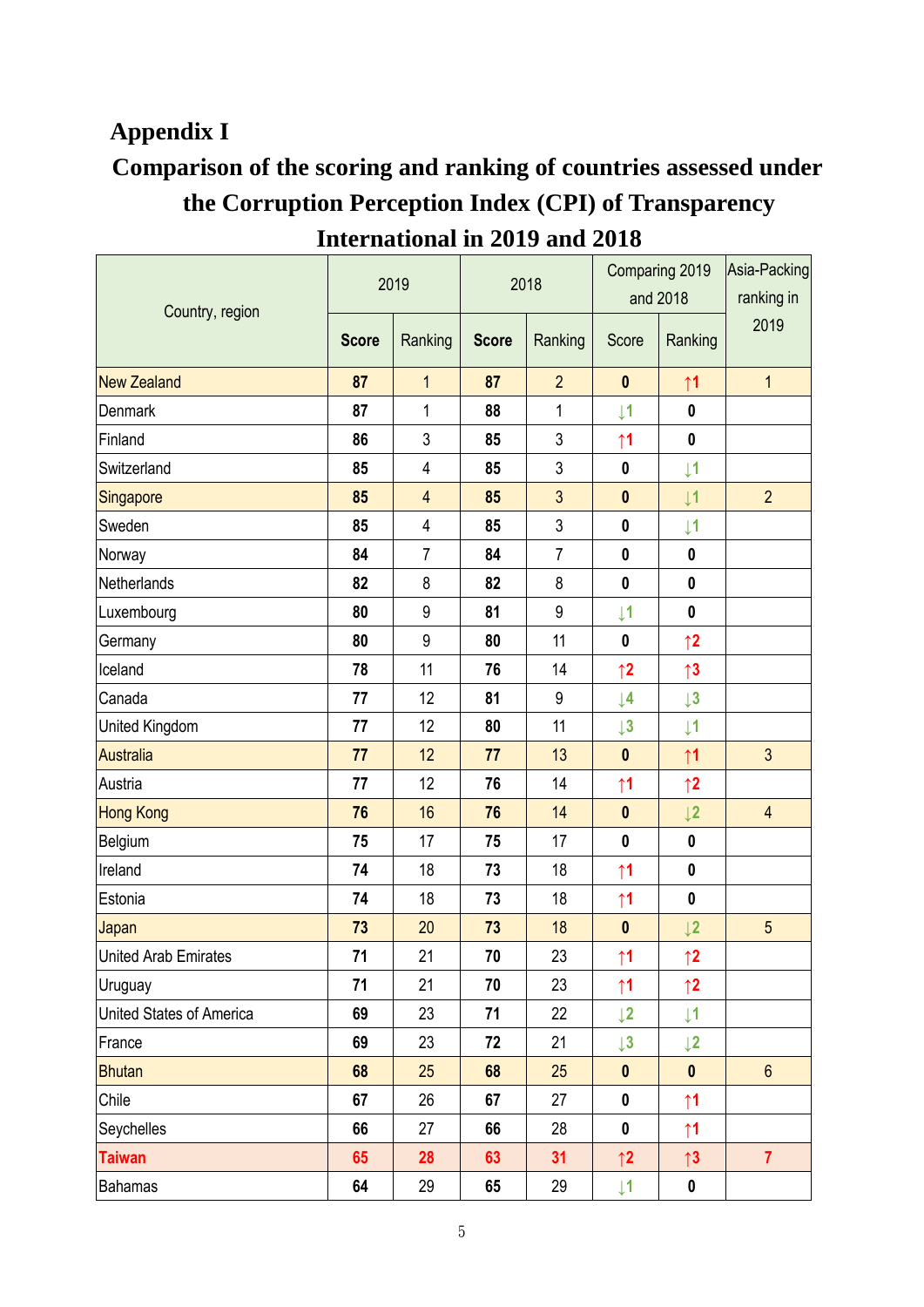| Country, region          | 2019         |         | 2018         |         | Comparing 2019<br>and 2018 |                | Asia-Packing<br>ranking in |
|--------------------------|--------------|---------|--------------|---------|----------------------------|----------------|----------------------------|
|                          | <b>Score</b> | Ranking | <b>Score</b> | Ranking | Score                      | Ranking        | 2019                       |
| Barbados                 | 62           | 30      | 68           | 25      | $\downarrow$ 6             | $\downarrow$ 5 |                            |
| Portugal                 | 62           | 30      | 64           | 30      | $\downarrow$ 2             | 0              |                            |
| Qatar                    | 62           | 30      | 62           | 33      | 0                          | $\uparrow$ 3   |                            |
| Spain                    | 62           | 30      | 58           | 41      | $\uparrow$ 4               | $\uparrow$ 11  |                            |
| Botswana                 | 61           | 34      | 61           | 34      | $\boldsymbol{0}$           | 0              |                            |
| <b>Brunei Darussalam</b> | 60           | 35      | 63           | 31      | $\downarrow$ 3             | $\downarrow$ 4 | 8                          |
| Israel                   | 60           | 35      | 61           | 34      | $\downarrow$ 1             | $\downarrow$ 1 |                            |
| Slovenia                 | 60           | 35      | 60           | 36      | $\mathbf{0}$               | $\uparrow$ 1   |                            |
| Lithuania                | 60           | 35      | 59           | 38      | $\uparrow$ 1               | $\uparrow$ 3   |                            |

Note: There were 180 countries included in the CPI of 2019. The above table is an extract of 28 countries scoring higher than 60.